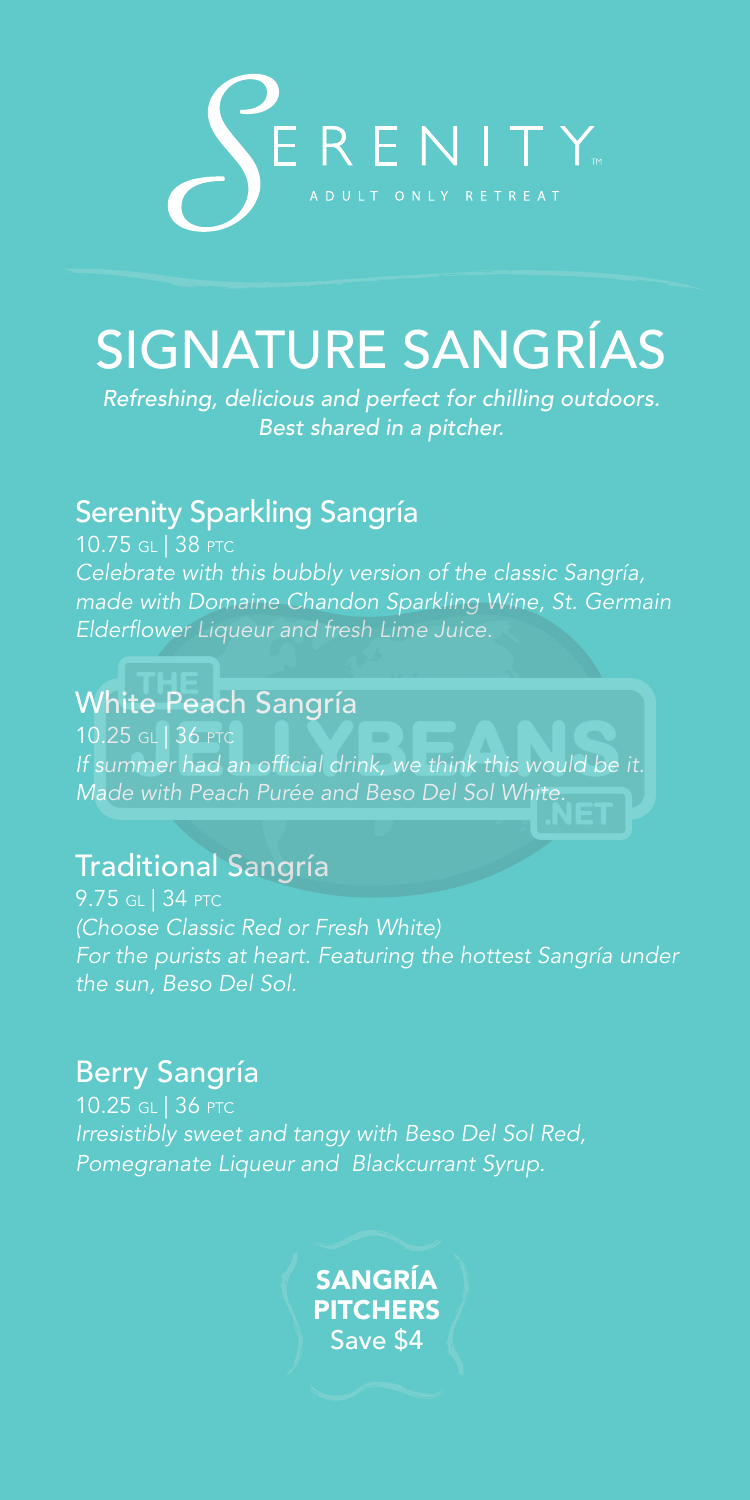# SIGNATURE COCKTAILS

*Unique. Refreshing. Vibrant. There's nothing quiet about these concoctions. Share a pitcher and let relaxation flow.*

Coconut Martini 10.50 GL *Bacardí Superior Rum, Malibu Coconut Rum and Coconut Water.*

Serenity Martini 10.95 GL *Bombay Sapphire Gin, St. Germain Elderflower Liqueur and Pineapple Juice.*

Peach Margarita 9.95 GL | 27.95 PTC *El Jimador Tequila, Triple Sec, Peach Syrup and Lime Juice.* 

> Aperol Spritz 9.95 GL | 27.95 PTC *Aperol Liqueur, Prosecco and Club Soda.*

Lynchburg Lemonade 9.95 GL | 27.95 PTC *Jack Daniel's Whiskey, Triple Sec and Lemonade.*

Tropical Mule 9.95 GL | 27.95 PTC *Malibu Coconut Rum, Banana Liqueur, Lime Juice and Ginger Beer.* 

### FROZEN COCKTAILS

Sangría Swirl 9.50 GL *Frozen Margarita with a Red Sangría Twist!*

Kiss on the Lips 9.50 GL *Peach Schnapps and Mango Purée with a splash of Grenadine.*

> Strawberry Daiquiri 9.50 GL *Bacardí Superior Rum and Strawberry Purée.*

Margarita 9.50 GL *El Jimador Silver Tequila, Triple Sec and Lime Juice.*

Mango Swirl 9.50 GL *Bacardí Superior Rum, Piña Colada and Mango Purée.*

## SKINNY COCKTAILS

Mojito Flaquito 9.95 GL | 27.95 PTC *Bacardí Superior Rum, Fresh Mint, Lime* 

Serenity's Cape Cod 9.95 GL | 27.95 PTC *Absolut Vodka, splash of Cranberry, Sparkling Water and a Lime wedge.*

St. Germain Cocktail 9.95 GL | 27.95 PTC

**Skinny Fizz 9.95 GL | 27.95 PTC** *Tito's Vodka, Peach Schnapps, Orange Juice and Sparkling Water.*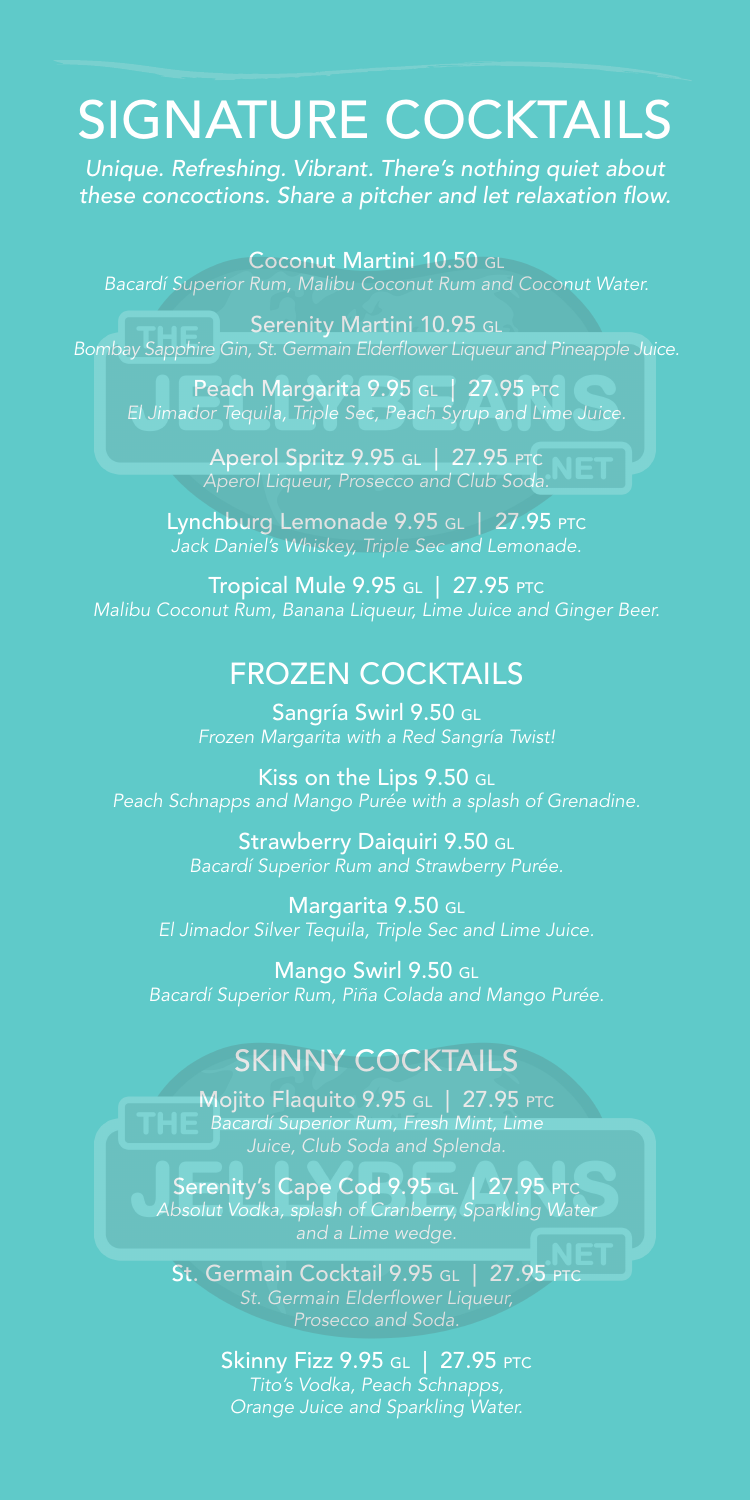## WINE

#### *Ah, some of our favorite, grape-infused ways to relax.*

#### **SPARKLING**

ZONIN, Prosecco, Italy 38 BTL DOMAINE CHANDON, 'Brut', California 10.75 GL | 39 BTL DOMAINE CHANDON, 'Sweet Star', California 10.75 GL | 39 BTL SANTA VITTORIA, Moscato D'Asti, Italy 49 BTL

#### **CHAMPAGNE**

VEUVE CLICQUOT, 'Yellow Label' 49 375 ml VEUVE CLICQUOT, 'Yellow Label' 96 BTL MÖET & CHANDON, 'Brut Impérial' 95 BTL MÖET & CHANDON, 'Nectar Impérial Rosé' 110 BTL MÖET & CHANDON, 'Ice Impérial' 115 BTL BOLLINGER, 'Special Cuvée' 150 BTL DOM PÉRIGNON, 'Brut' 225 BTL

#### SAUVIGNON BLANC

OYSTER BAY, New Zealand 10.25 GL | 37 BTL CAPE MENTELLE, Sauvignon Blanc/Semillon, Australia 40 BTL

#### PINOT GRIS

ECCO DOMANI, Italy 10.75 GL | 39 BTL

#### **CHARDONNAY**

GIFFT, by Kathie Lee Gifford, California 30 BTL KENDALL-JACKSON, California 10.75GL | 39 BTL BOUCHARD PERE ET FILS, POUILLY FUISSE, France 49 BTL

#### SWEET AND BLUSH

RIUNITE, Lambrusco, Italy 30 BTL CASTELLO DEL POGGIO, Moscato, Delle Venezie, Italy 10.75 GL | 39 BTL

#### ROSÉ

GIFFT, by Kathie Lee Gifford, California 8.50 GL | 30 BTL GERARD BERTRAND, 'Côtes des Roses', Languedoc, France 38 BTL

#### PINOT NOIR

MIRASSOU, California 36 BTL LAYER CAKE, California 11.75 GL | 43 BTL CHERRY PIE, California 47 BTL

#### **MERLOT**

KENDALL-JACKSON, California 11.75 GL | 43 BTL

#### CABERNET SAUVIGNON

LAYER CAKE, California 10.75 GL | 39 BTL

#### ADVENTUROUS REDS

TORRES, Tempranillo/Cabernet, Spain 36 BTL MAISON CASTEL, Côtes Du Rhône, France 39 BTL CATENA, Malbec, Argentina 44 BTL